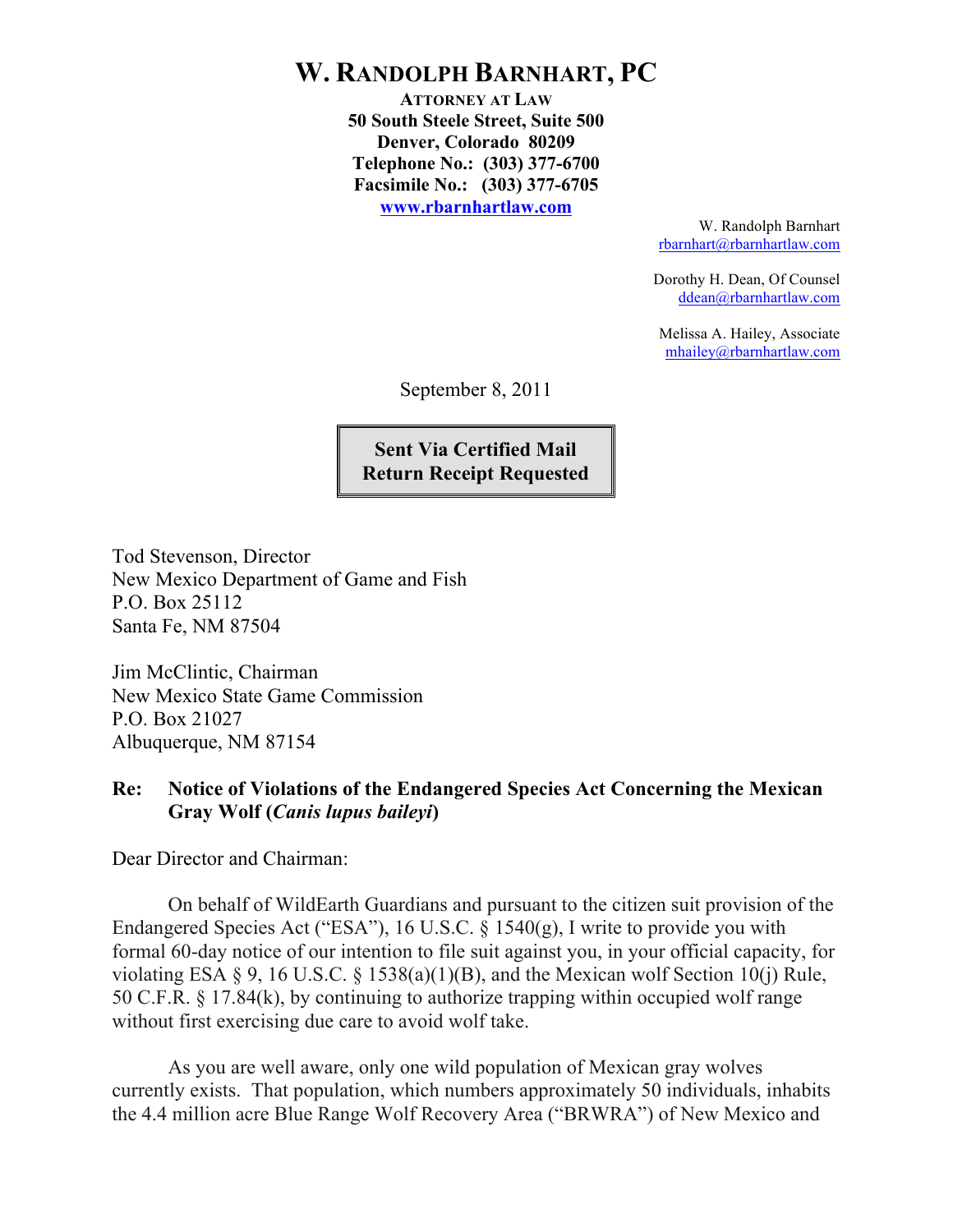September 8, 2011 Page 2

Arizona. Despite 13 years of active reintroduction efforts to the BRWRA, the Mexican gray wolf is not recovering, but rather continues to totter on the brink of extinction. The U.S. Fish and Wildlife Service, that agency ultimately tasked with conserving the Mexican wolf under the ESA, has conceded that the wild wolf population is now at risk of total failure. Indeed, the Mexican gray wolf reintroduction and recovery project ("the project") has become stymied, as this subspecies remains one of the most endangered mammals in the United States.

Reasons for poor wolf survival and genetic veracity in the BRWRA are myriad and run the gamut from vehicle collision to illegal shooting. Importantly, non-project related trapping is one of the key drivers continuing to suppress wild Mexican wolf population growth. Wolves have been, and will continue to be, inadvertently caught in traps legally set under New Mexico regulations by non-project personnel for other, target species. As the United States Geological Survey recently published, fourteen individual wolves have been captured in foothold traps set by trappers other than FWS project personnel fifteen times during the course of the reintroduction effort. Thirteen of these incidents occurred within the State of New Mexico.

As an endangered species, the reintroduced population of Mexican gray wolves is protected by the provisions of the ESA as modified by the Mexican wolf Section 10(j) Rule. ESA § 9 prohibits any person, including a governmental entity, from taking an endangered species. See 16 U.S.C.  $\S$ § 1532(13) and 1538(a)(1)(B). The ESA take prohibition is capacious and expressly forbids trapping. See id. §1532(19). The Section 10(j) Rule alters the Section 9 take prohibition to provide only narrow exceptions to the take prohibition. As it relates to trapping, the Section  $10(i)$  Rule, which exempts "unavoidable and unintentional" take from the otherwise applicable Section 9 prohibition, expressly states that, "Taking a wolf with a trap, snare, or other type of capture device within occupied wolf range…will not be considered unavoidable, accidental, or unintentional take, unless due care was exercised to avoid taking a wolf." 50 C.F.R. 17.84(k)(15).

The New Mexico Game Commission ("NMGC") is authorized by statute to establish rules and regulations governing trapping within the State. See N.M.S. §§ 17-1- 26 and 17-5-4. The New Mexico Department of Game and Fish ("NMDGF") is charged with administering State laws governing trapping, including issuing trapping licenses to the public. See id.  $\S$  17-3-22; N.M.A.C.  $\S$  19.31.3. The current New Mexico trapping regulations, and therefore the licenses issued pursuant to those regulations, permit members of the public to set *with no regard for the possibility of capturing a Mexican gray wolf* foothold traps and snares that have the capability to capture Mexican gray wolves due to their indiscriminate nature. As such, neither the NMGC nor the NMDGF is exercising "due care…to avoid taking a wolf" as required by the Mexican wolf Section 10(j) Rule. The NMGC and the NMDGF are therefore in violation of ESA  $\S$  9.